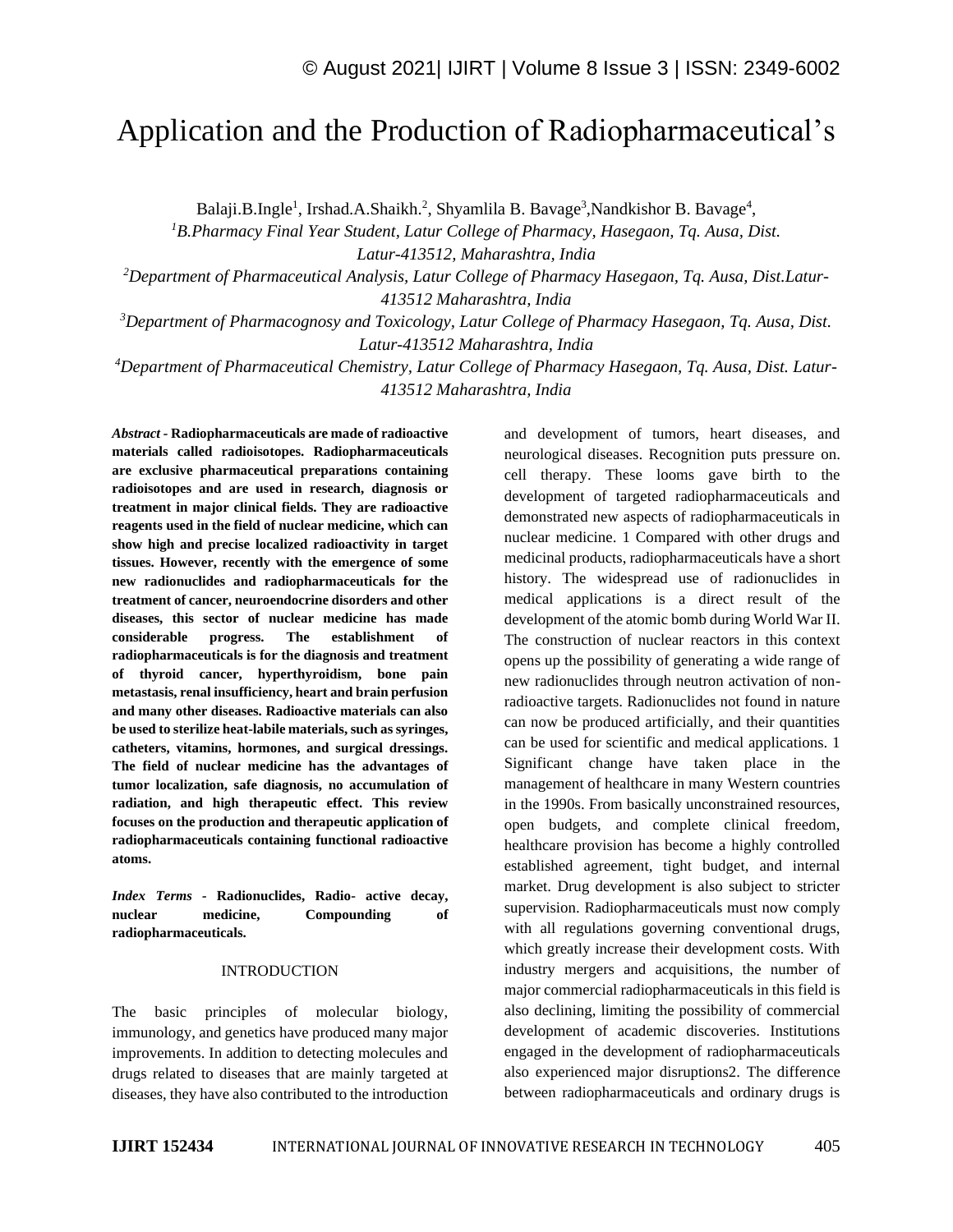that they have a short half-life. Due to their rapid decomposition, they must be prepared shortly before clinical use, and total quality control (QC) of the final product is impossible: for example, sterility testing cannot be performed due to time constraints. Therefore, the safe and effective preparation and use of radiopharmaceuticals is essential to protect operators and end users, namely patients. The use of radioactive materials requires trained and approved personnel to use these products carefully and safely; in accordance with the guidelines of the Indian Atomic Energy Regulatory Commission (AERB), in licensed/approved laboratory facilities.

#### DEFINATIONS AND TERMINOLOGY

#### RADIONUCLIDE

Nuclides having an unstable arrangement of protons and neutrons that alter unexpectedly to either a stable or another unstable mixture of protons and neutrons with a steady statistical possibility by releasing radiation. These are believed to be radioactive and are called radionuclides. The initial unstable nuclide is said as the 'parent radionuclide' and the nuclide after alteration as the 'daughter nuclide'. Such a conversion is also known as 'Radioactive transmutation' or 'radioactive disintegration' or 'radioactive decay'

## Units of Radioactivity

In the International System (SI), the radioactive unit is a nuclear transmutation every second, denoted by becquerel (Bq) and named after the scientist Henri Bequerel. The old unit of radioactivity was Curie (Ci), named after Marie Curie and Pierre Curie, pioneer scientists who studied radioactive phenomena. 1 Ci is the decay number emitted from 1 g Radio-226, which is equal to 3.7 x 1010 Bq. Absolute radioactivity measurement requires specialized laboratories, but the identification and measurement of radiation can be compared with standardized preparations provided by reference laboratories recognized by international or national authorities.

## Half-Life Period

The time in which a given quantity of a radionuclide decays to half its initial value is termed as half-life (T1/2).

Isotope carriers are stable isotopes of elements present in or added to radioisotopes of the same element. Radionuclides usually contain isotope carriers, the content of which depends on the route/method of producing the radionuclide.

#### Specific radioactivity

The radioactivity of a radionuclide per unit mass of the element or of the chemical form of the radioactive preparation is referred to as the 'Specific Radioactivity'; sometimes also referred as 'specific activity'.

#### Total radioactivity

The radioactivity of the radionuclide per unit of the dispensed formulation (vial, capsule, ampoule, generator, etc) is the total radioactivity, which is an important parameter in dispensing and administration of the radioactive material to the patient as well as from the regulatory requirement for safe handling of the radioactive materials in a facility.

## Radionuclide Generator

A radioisotope generator is an ion exchange column containing resin or alumina in which a remote parent nuclide is inserted. A typical radionuclide glass or plastic column and under this is full of advertising material in which the parent nuclide is advertised. After the equilibrium present after a 4–5 half-life, the daughter's nuclide growth has been shown in a highly loaded area with a suitable solvent. It includes the production of 68Ga, 82Rb, 99mTc and 113mI radionuclides, of which 99mTc is the most important. Due to its optimal thinking ability and part of the physical life and ability to bind to many chemicals, about 85% of all thought processes are performed following 99mTc administration.

#### Production of Radionuclides

Radionuclides used in radiopharmaceuticals are produced by decomposing radiation of other explosive atoms. This product can be made in any of the following ways.

Radioisotope produced by Thermal Neutron Reactor In radioactive radioisotopes produced by neutrons, the reactor is a source of hot neutrons. The reaction of (n, gamma) occurs. It causes an increase in the weight of each atom and no change in the number of atoms. The same thing exists. 7 Eg. 98Mo after response produces 99Mo.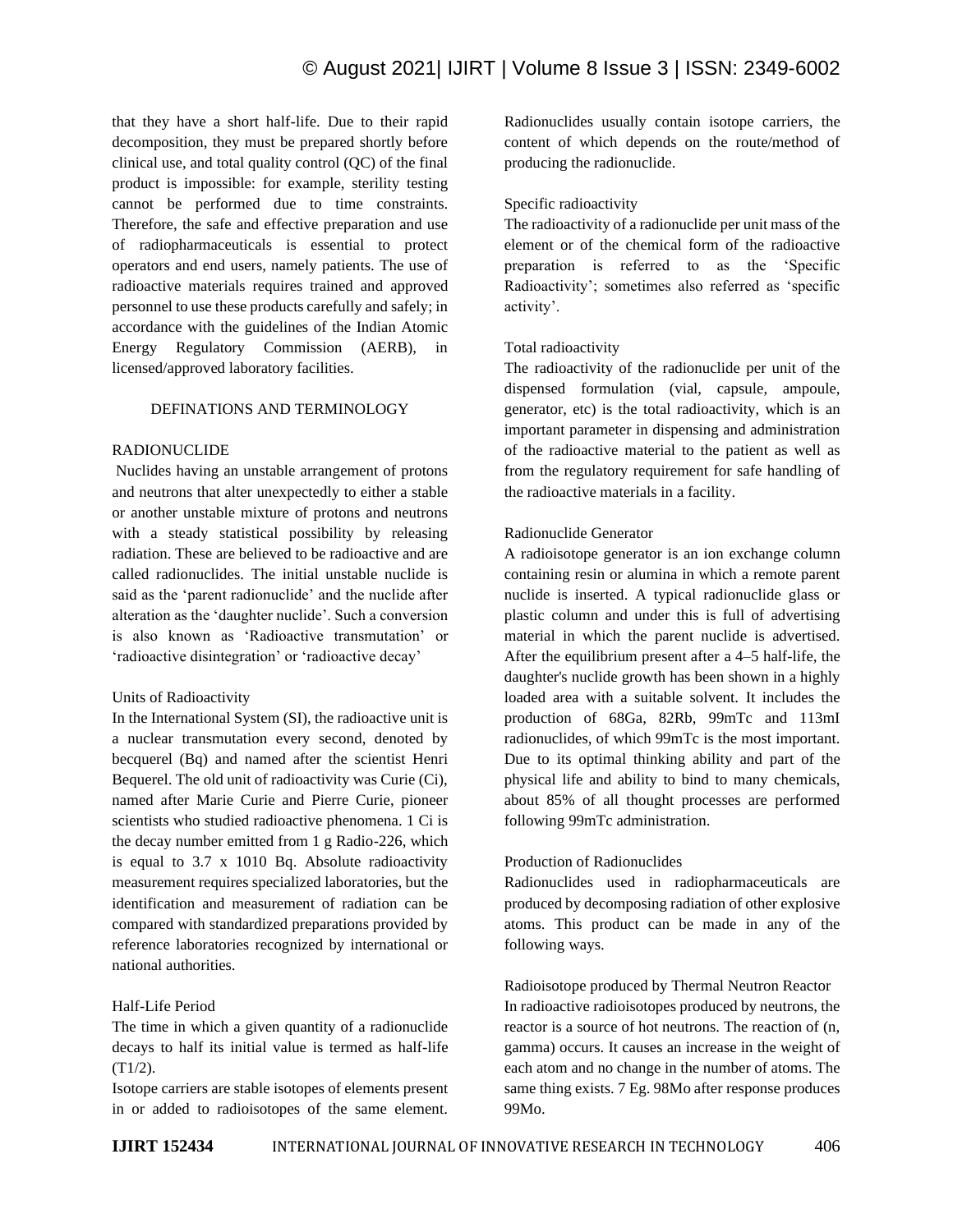## Frequently Used Radiation Sources

There are many sources of radiation used in the health care system. The difference is related to the location of the radiation source; External radiation therapy is outside the body, brachytherapy uses closed radioactive sources directly into the treated area and systemic radioisotopes are given orally or orally.

# Virtual Simulation and 3-Dimensional Radiation Therapy

Radiation therapy has been modified with the ability to process nearby tissue and general structures up to three sizes using CT and / or MRI scans and editing software. Visual simulation, which is a basic form of planning, allows for more accurate placement of radiation than normal X-rays, where soft tissue structures are often difficult to diagnose and normal tissue is difficult to protect.

## Auger Treatment

Auger Therapy (AT) uses a very high dose of ionizing radiation in situ that provides molecular conversion of atomic scales. AT differs from conventional radiation therapy in several respects; does not rely on radioactive nuclei to cause cell-based radiation damage, nor does it share multiple external pencil beams from different directions to zero-in to bring volume to the target at a reduced volume outside the target tissue / organs. Instead, in-situ delivery of the highest dose at the cellular level using AT aims Kar et al.: Production and Applications of Radiopharmaceuticals: A Review International Journal of Pharmaceutical Investigation, Vol 9, Issue 2, Apr-Jun 2019 39 in situ cell repair involving cell breaking and cell remodeling as stem cell modification and cellular cellular functions associated with these molecule structures.16

## Nuclear Medicine

Nuclear medicine is a medical diagnostic tool for imaging metabolism and other processes that work in the human body. Prior to the photography procedure a patient with a radio label is taken. The power of this process depends on how things move in organ systems in the most selective ways. Labeling these objects on radioactive tracks (especially technetium) enables the imagination of the distribution of such substances in the human body with the help of gamma cameras or PET scanners. Three different methods are available

for this procedure: planar scintigraphy, SPECT (single photon emission computed tomography) and PET (positron emission tomography) .23

#### Internal Treatment

Direct intra-cavitary administration is a delivery method for radiopharmaceuticals with high concentration in tumors spread over serosal linings of cavities and tumors cell presents in malignant effusions. To reduce radionuclide leakage in the cavity, it is usually given in the form of a radio colloid. Internal therapy is applied to the peritoneal, pleural and pericardial cavities as well as cystic brain tissues and spinal cord. Colloidal 198Au was previously the most widely used agent, but radionuclide emits unwanted gamma rays, resulting in unnecessary exposure to unintended tissue within the patient. Optional agents are now 32P and 90Y colloids, which are likely to be widely used antibodies written by the radio in the future.

#### Thinking of the Heart

Radiopharmaceuticals help with cardiovascular thinking as agents that provide information on the chemistry of blood chemistry in the region. There is a provision to provide information on major cardiac output. The study involves compressing the patient by exercising on a treadmill or by giving an iv. dipyridamole injection. An injection of thallium chloride or technetium-99m (99mTc) labeled methoxy isobutyl isonitrile is given a picture is made.29

## Illustration of the Brain

Brain imaging is performed using radiopharmaceuticals with single photon emission computed tomography (SPECT) and positron emission tomography (PET). SPECT and PET radiopharmaceuticals are distinguished by the presence of blood-brain-barrier (BBB), cerebral infiltration and metabolism receptor-binding and antigen antibody binding. SPECT agents circulating blood vessels, such as 99mTc-DTPA, 201Ti and 67Ga-citrated are released by normal brain cells but enter the tumor cell due to the altered BBB. The incorporation of radiopharmaceuticals into tumor cells was rapid and hot and pH dependent. The concentration of radioactivity in tumor cells varied from 10 to 33% of total activity following 30 min at 37 ° (pH 7.4). In comparison, the accumulation of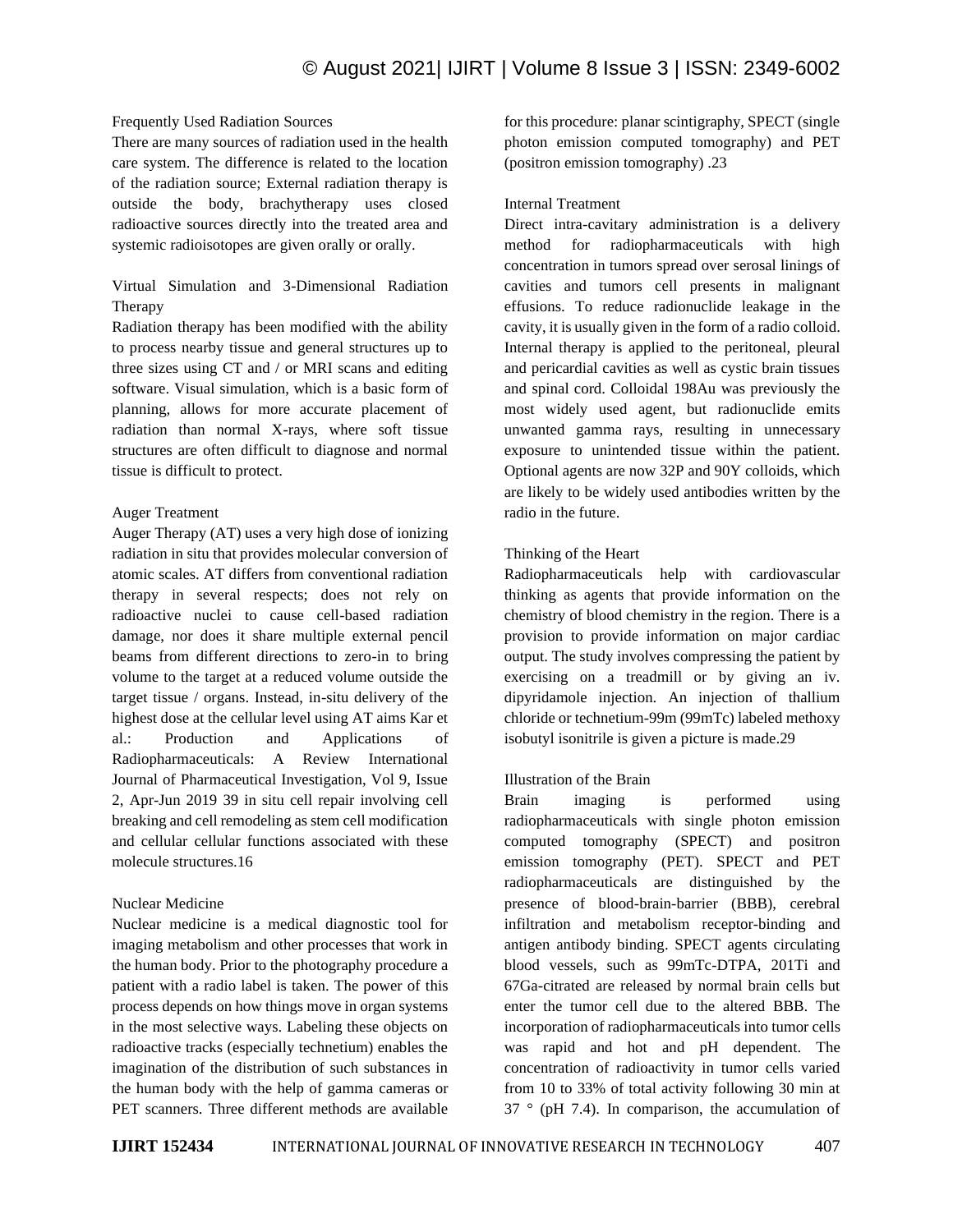radiopharmaceuticals in normal brain and pancreatic tissue remains very low. Imaging brain tissue requires a disturbed BBB, however, it is strong in the early stages of brain tumor growth, where diagnosis is very important. In relation to normal brain, tumor brain cells are often higher than audible peptide receptors, such as the epidermal growth factor (EGF) receptor. Peptide radiopharmaceuticals such as EGF-labeled radio can be used to illustrate primary brain tissue

Orthopedic Treatment

Bone metastases are commonly found in patients with prostate, breast and lung cancer and in these patients controlling bone pain is a major clinical problem. The radius of the external beam, combined with analgesic drugs, remains a pillar of treatment but the value of the untreated body is limited. Many beta-releasing radionuclides, in a variety of chemical compounds, can be used to treat bone metastases. 32P, 89Sr, 186- Rhenium and 153-Samaraum made

Benefits of Radiopharmaceuticals in Healthcare System

It can be used as a diagnostic and treatment of the patient.

It can provide a quick start to pain relief.

It is common to treat cancer.

It can cure many diseases.

Extensive treatment mode.

Direct treatment of the tumor, especially useful for bone metastasis.

The same dose applies to other patients. • Nuclear medicine tests can be done on children. • Nuclear medicine procedures have no side effects and are completely safe.42

Negative Radiopharmaceuticals in the Health Care System

When given in large quantities, it may present longterm disruption and discomfort to patients.

Excessive radiation of the head and neck may be associated with heart problems, thyroid dysfunction and pituitary axis dysfunction.

Nuclear medicine tests are not recommended for pregnant women, because unborn babies are more sensitive to radiation than children or adults.

Filling in patients' teeth, toothpicks and permanent bridges can cause some problems in the mouth.

It can produce allergies.

It is dangerous for radiation.

Myelosupression is possible, especially with previous chemotherapy.43

## **CONCLUSION**

These days there are different types of radiation radiopharmaceuticals available and that play an important role in diagnosing diseases. Recently, however, there has been significant growth in the branch of nuclear medicine with the introduction of new radionuclides and radiopharmaceuticals in the treatment of bone pain, neuroendocrine and other tumors. Today the field of radionuclide therapy goes through a very interesting and exciting phase and is ready for great growth and development in the years to come.

#### REFERENCES

- [1] Markus M, Wolfgang W. Imaging Biomarkers or Biomarker Imaging?. Pharmaceuticals. 2014;7(7):765-78. doi:10.3390/ph7070765
- [2] Venugopal V. Societal Application of Nuclear Technology in health care, Industry and Water Resource Management in India. Energy Procedia. 2011;7:553-9.
- [3] Reetesh M, Richa B, Sonam J. A Review on Therapeutic Approach of Radiopharmaceutical in Health Care System. International Journal of Pharmaceutical and Biological Archives. 2012;3(3):487-92.
- [4] Frank R. Radiochemistry and Radiopharmaceutical Chemistry for Medicine. Radiochemistry and Nuclear Chemistry: Encyclopedia of life support systems and UNESCO. 2010;2:63-94.
- [5] Chourasia MK, Ashawat MS, Neeti J, Chalasani KB, Jain RK, Sabitha M, et al. Radiopharmaceuticals: Preparation, Evaluation and Application, Indian. J Pharm Science. 2003;65(5):439-49.
- [6] Vera-Rulz H. Radiopharmaceuticals as therapeutic agents in Medical care and Treatment: A new IAEA research programme assists countries interested in the use of improved radiopharmaceuticals for medical therapy. IAEA Bulletin. 1993;35(1):24-7.
- [7] Sudipta C, Vimalnath KV, Rajeswari A, Ajit S, Sharma HD, Kamaleswaran K, et al. Preparation, Evaluation and first clinical use of 177Lu – Labeled hydroxyapatite particles in the treatment